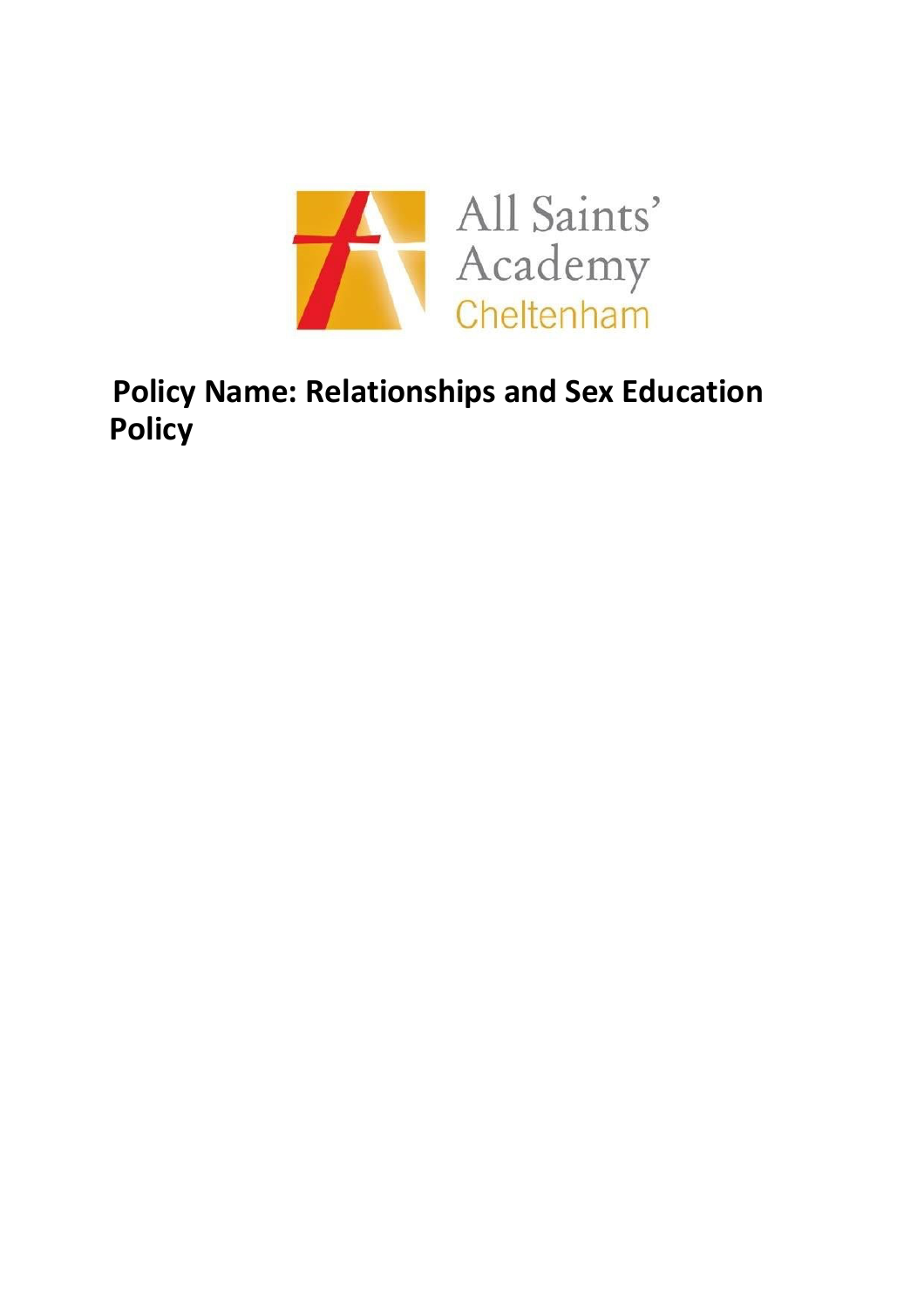## **All Saints' Academy Relationships and Sex Policy**

The policies of All Saints' Academy (ASA), with its distinctive Anglican and Catholic traditions, exist to support the Sponsors' vision, Christian ethos and values that are embedded in the day-to-day and long term running of the Academy. Each policy evidences the commitment of the Sponsors to developing Body, Mind and Spirit.

This policy was produced with reference to:

- DFE Guidance Relationships and Sex Education and Health Guidance June 2019 https://www.gov.uk/government/publications/relationships-education-relationships-andsex-education-rse-and-health-education
- Keeping Children Safe in Education Sept 2020
- Equality Act 2010
- Church of England Charter for Relationships, Sex and Health Educationhttps://www.churchofengland.org/more/media-centre/news/church-englandpublishes-charter-relationships-sex-and-health-education

## **RELATIONSHIPS AND SEX EDUCATION POLICY STATEMENT**

This policy outlines the Academy's approach to Relationships and Sex Education (RSE). It is underpinned by our Christian ethos and promotes:

- The dignity and worth of each person made in the image and likeness of God.
- The importance of individuals coming together in mutual support and regard, to live and work for the good of humankind and the glory of God.
- The need for responsibility and recognition of the consequences of behaviour within relationships.

## **What is RSE?**

*'The aim of RSE is to give young people the information they need to help them develop healthy, nurturing relationships of all kinds, not just intimate relationships. It should enable them to know what a healthy relationship looks like and what makes a good friend, a good colleague and a successful marriage or other type of committed relationship. It should also cover contraception, developing intimate relationships and resisting pressure to have sex (and not applying pressure). It should teach what is acceptable and unacceptable behaviour in relationships.' DFE RSE Guidance*

## **Rationale and Ethos**

- This policy covers our Academy's approach to the delivery of Relationships and Sex Education (RSE).
- As a church school, we believe that the Christian faith provides guidance and principles for humans on how to enjoy fulfilling relationships.
- We believe RSE is important for students and our Academy because it is vital in helping students learn to live confident, healthy, independent and respectful lives. It will play an important role in helping students understand and cope with the changes to their body,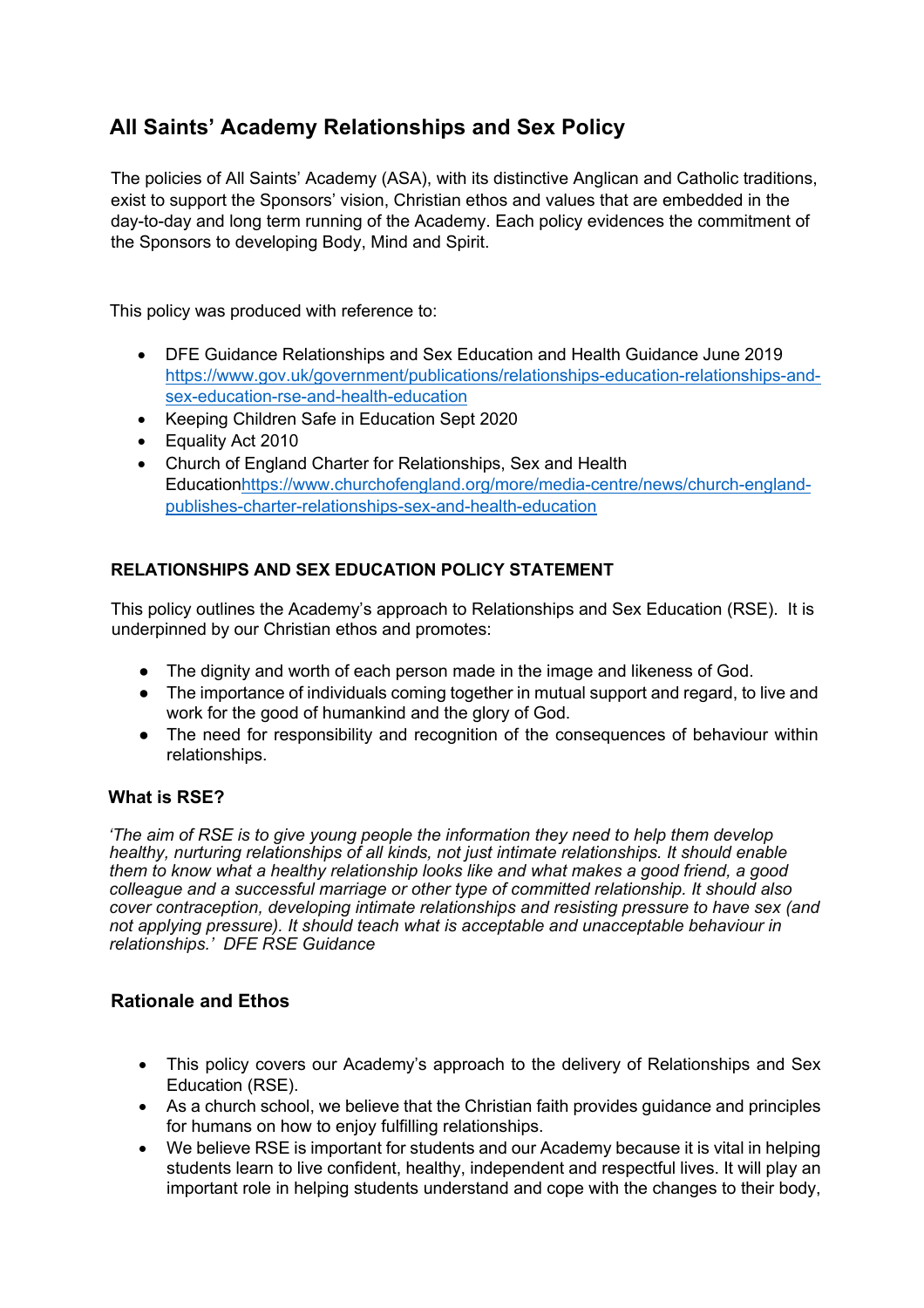emotions and social experiences during their time at the Academy and will prepare them for the opportunities responsibilities and experiences of adult life.

- Students will learn the significance of marriage and stable, committed relationships as building blocks of families, communities and society. Students will be taught about sex, sexuality and sexual health in the wider context of respectful, loving and caring relationships.
- We ensure RSE is inclusive and meets the needs of all our pupils, including those with special educational needs and disabilities (SEND) by ensuring that all resources are accessible and appropriate and by using inclusive language in the classroom. We recognise that some students will be more vulnerable to abuse and exploitation than their peers and may be confused about what is acceptable behaviour. The Progress Leader, Tutor, PSHE/LIFE co-ordinator, SENDCO, Welfare Officer and Designated Safeguarding Lead will collaborate where appropriate to support such vulnerable students so that they are able to protect themselves and learn acceptable behaviours.
- We ensure RSE fosters gender equality and LGBT+ equality by never assuming all intimate relationships are between people of opposite sexes, all classes are mixed in terms of abilities and disabilities, experiences, backgrounds, gender and sexual identities, use of inclusive language, inclusion of LGBT+ people in case studies and scenarios. There will be no direct promotion of any particular sexual orientation, but staff will deal honestly and sensitively with any examples raised. Any form of bullying e.g. homophobic abuse, linked with LGBT+ will be dealt with following procedures in the Anti-Bullying Policy.

The Governors recognise that it is their duty to *e*nsure that a programme of Relationships and Sex Education for students is provided which supports parents/carers in their key role as guides in this.

#### **LEGAL REQUIREMENTS**

The Department for Education is introducing compulsory Relationships Education for primary pupils and Relationships and Sex Education (RSE) for secondary pupils from September 2020. Also, from September 2020 it will be compulsory for all schools to teach Health Education.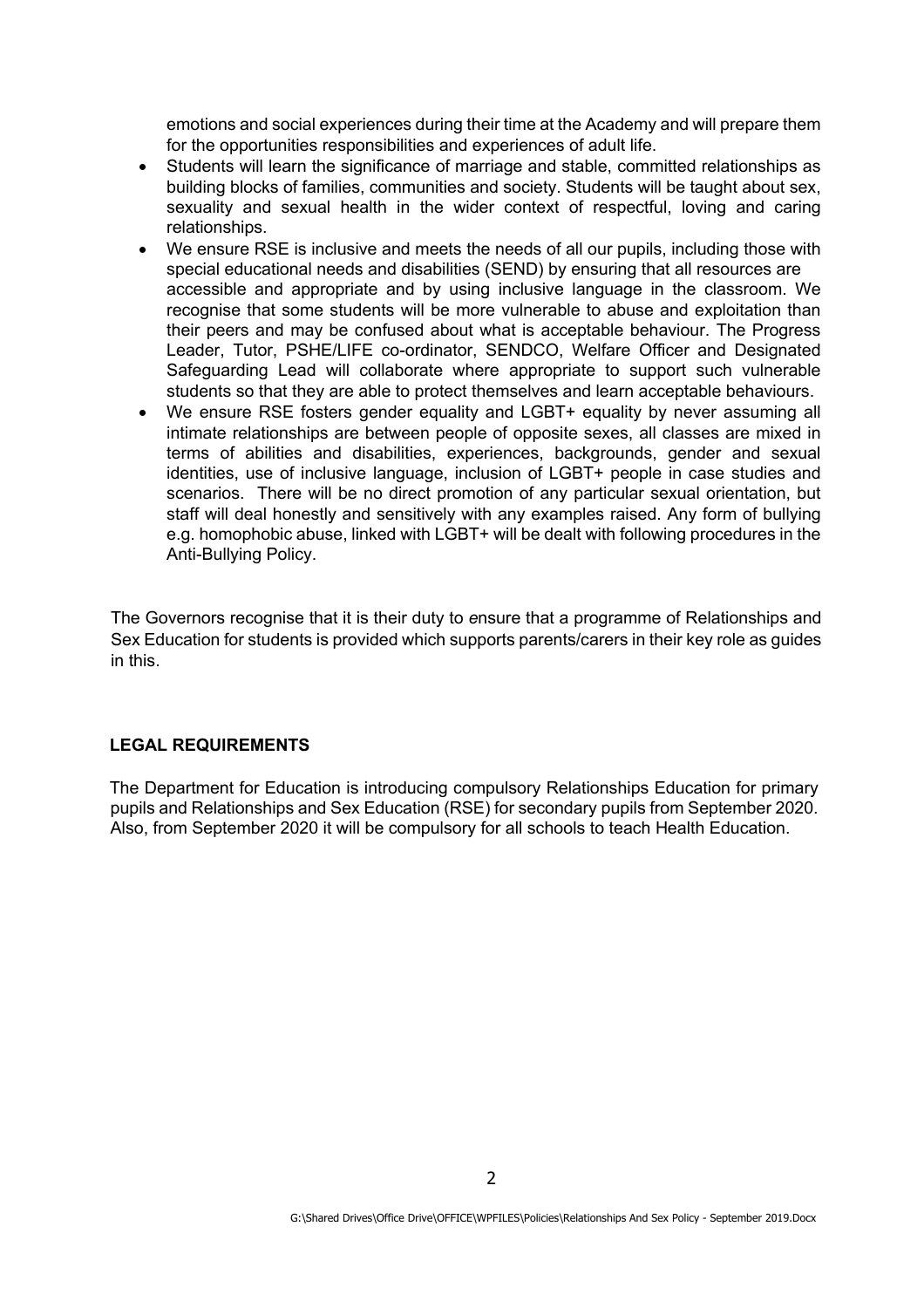## **ROLES**

#### PARENT

We will work in partnership with parents and carers to provide relationships and sex education that will promote healthy, resilient relationships set in the context of character and virtue development. This will involve dialogue with parents and carers, as well as discussing the resources used to teach their children and how they can contribute at home. It must, however, be recognised that the law specifies that what is taught and how it is taught is ultimately a decision for the school.

Parents/carers have the right to request that their child be withdrawn from some or all of sex education delivered as part of statutory RSE, but not Relationships or Health Education. A request to withdraw a child from sex education should be made in writing to the Principal.

#### **GOVERNORS**

The 1996 Education Act places responsibility for the school's policy on RSE in the hands of the Governing Body. They are required to ensure that there is an up to date RSE Policy that is available for parents to read both published on the Academy website and as a hard copy on request. The Governing Body should ensure the policy is consistent with other relevant Academy policies (e.g. SEND; Safeguarding; Anti-Bullying).

#### PRINCIPAL

Responsibility for the implementation of the RSE policy is delegated to the Principal, in liaison with the governors, parents, Diocesan Education Department and the Local Authority. It is the task of the Principal to integrate RSE into the curriculum.

#### RSE LEADER

An appropriately trained RSE Leader will oversee curriculum planning, as well as Professional Development, training and support for staff. With governors and the Principal, this person ensures that there is a planned process for informing parents about RSE in the school. Elements of RSE will be delivered in different curriculum areas, particularly RE, Science and LIFE (PSHE)

#### TEACHERS AND OTHER ADULTS

Relationship and Sex Education is a whole Academy issue. All staff are involved in developing the personal and social skills that contribute to human flourishing. As well as delivering curriculum content in the classroom, staff are also role models around the Academy, giving examples of conflict resolution and establishing relationships of mutual trust and respect. All staff have a responsibility for the care and safeguarding of students. They should actively contribute to guidance of the physical, moral and spiritual well-being of their students. This work must be in line with the Academy's ethos and current legislation.

#### **THE PRINCIPLES OF RELATIONSHIP AND SEX EDUCATION**

To provide children and young people with a positive and prudent education in sexual matters which prepares them for respectful, healthy and caring relationships, which keeps them safe and is compatible with their physical and psychological maturity. Effective RSE must be designed around three principles, namely that: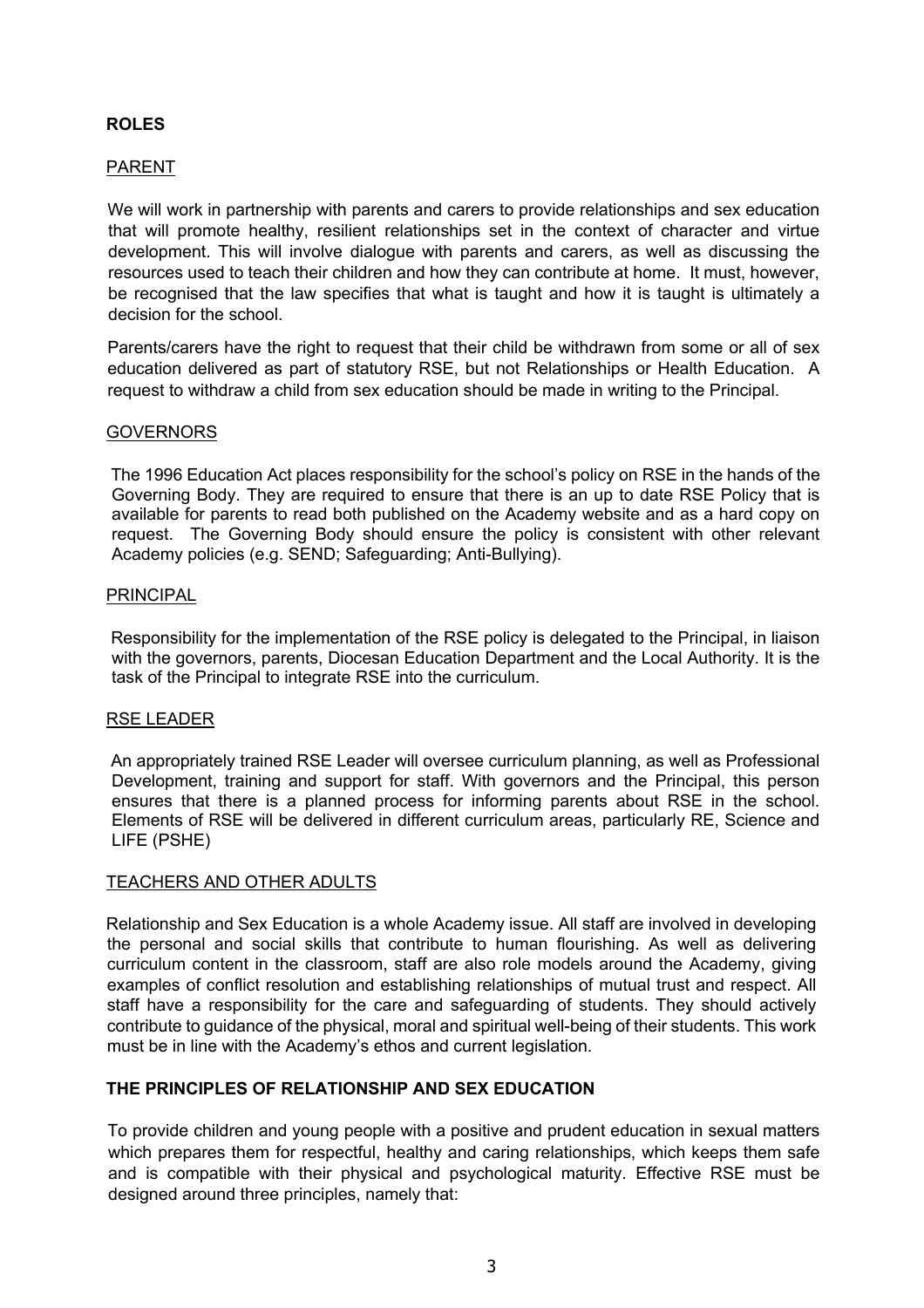- 1. RSE is taught in the context of a values education, rooted in the Christian ethos of the Academy,
- 2. Pupils need clear, accurate and sound knowledge*.*
- 3. Instruction should match the child's developmental level and, as with all learning, be aware of individual differences.

Based on these principles, All Saints' Academy will:

- develop in students a sense of their own self-worth and uniqueness as created by God
- enable all students to develop a positive self-image and positive attitudes towards sexuality
- instil in students respect for themselves and others and resilience to peer group pressure
- support the development of good relationships and respect of the differences between people allowing for an appreciation of the different types of family
- ensure that all students receive adequate factual information regarding their own and others' sexual development and lifestyle
- develop an awareness of an individual's legal responsibilities regarding sexual behaviour
- educate the students in responsible behaviour in relationships and help them to overcome any prejudices and misunderstandings they may have about sexuality
- teach students about the importance of love and respect in relation to all relationships and especially intimate relationships and to set this in the context of family life and marriage
- give opportunities for students to discuss and learn about sensitive topics that could affect them and others and to know where to go to get help and support for themselves and others (including such topics as consent, female genital mutilation and child sexual exploitation)
- explore the dangers of social media and early sexual experimentation.
- promote loyalty, fidelity, integrity and honesty within relationships.

This is taught in a sequential programme appropriate for each age group.

#### **CONFIDENTIALITY AND CHILD PROTECTION**

The Academy's confidentiality policy must be adhered to by all involved in this aspect of the curriculum.

- There will be regular reminders to teaching staff, parents and carers on the policy and how it works in practice.
- Students will be reminded that teachers and other adults in a classroom setting cannot guarantee absolute confidentiality.
- Students will be made aware about when and how to disclose confidential information and what constitutes such information.
- Prior knowledge by staff on personal information concerning a student should be shared in a manner that reflects the best interest of the child. Staff receiving such information should respect the confidential nature of it.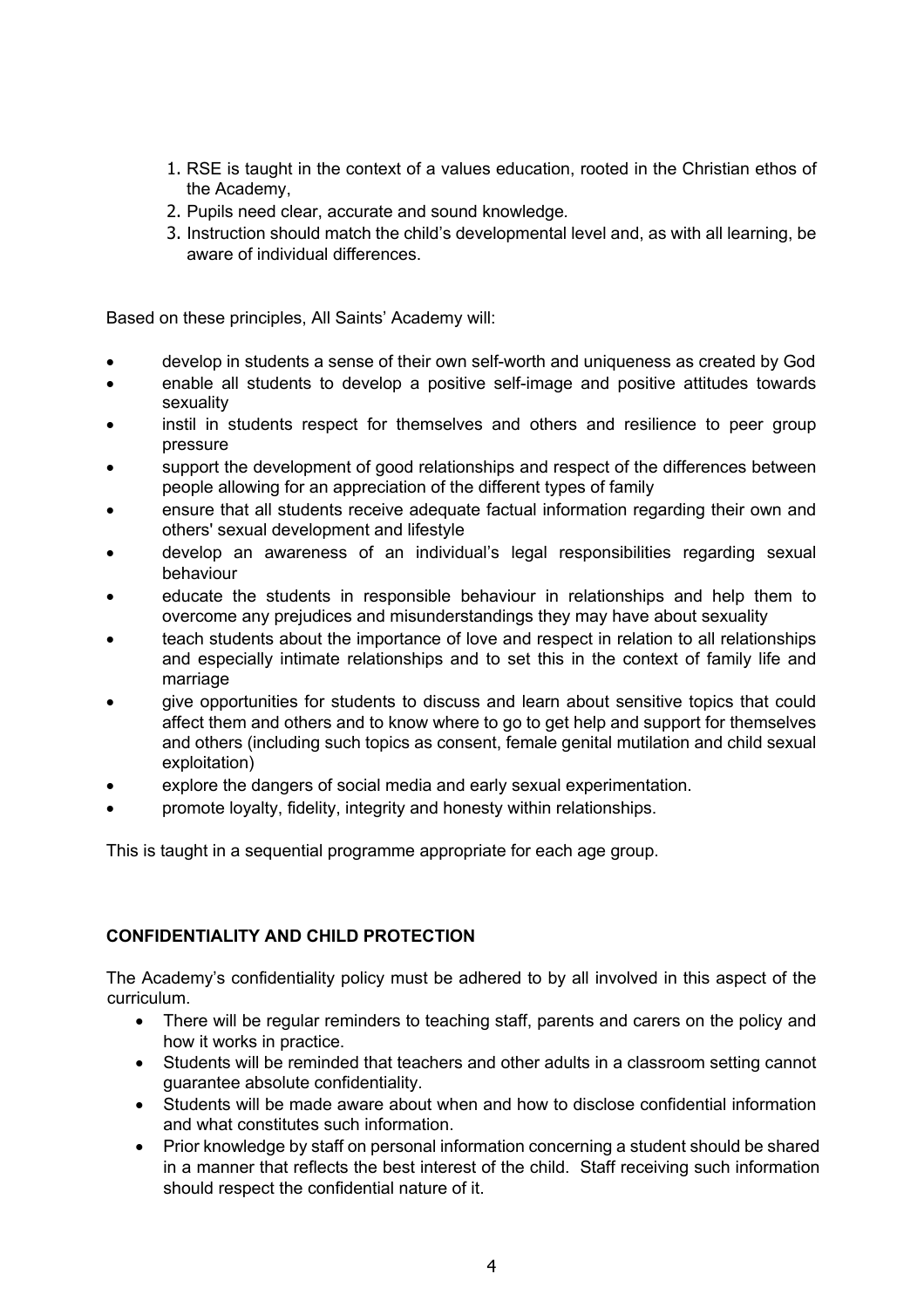- Members of staff who gather information on matters involving students having sexual relations or other relevant issues should refer the matter to the Designated Safeguarding Lead, or Deputy Safeguarding Lead or the Principal. Referrals, if thought appropriate, can then be made to relevant agencies, e.g. school nurse, and relevant counselling given. The best interest of the child is taken into account at all times in such situations.
- It is important that any external visitor to the Academy is also clear about their role and responsibility when they are in the Academy. Such visits should complement the Academy's current programme. Visitors will be given guidance to ensure that sessions they deliver are in line with the Academy's ethos.

#### **CURRICULUM**

All staff are responsible in some measure for the successful delivery of a coordinated Relationships and Sex Education programme as all are concerned with helping the students develop healthy relationships, but some staff and departments have a major contribution to make through the content of their curriculum. The R.E., Science and PSHE/LIFE education syllabuses in particular will reflect different aspects of the topic at each stage of a student's education. Every care has been taken to ensure that there is continuity and progression and that the subject-matter is suited to each age group.

#### **METHODOLOGY**

The manner of delivery will be factual and safe and, in a spirit of openness. Questions should be allowed to surface and be answered clearly and frankly, as appropriate. A variety of teaching and learning styles should be used for the delivery of the Relationships and Sex Education drama and discussion can be used effectively to explore issues and DVDs and ICT resources are a valuable starting point. The programme is reviewed at Year Team meetings and pupils who may be affected by the content are highlighted, enabling sensitive issues to be handled in an appropriate way without causing distress. Staff are also encouraged to avail themselves of inset opportunities as they arise. Outside agencies and visiting speakers are a valuable resource, provided that their brief is clear and the ground has been thoroughly prepared beforehand.

#### **DEALING WITH SENSITIVE ISSUES AND RESPONDING TO QUESTIONS**

Teachers will answer questions honestly but with due regard given to the nature of the question and the age and maturity of the questioner. In some cases, it may be inappropriate for the teacher to respond to a specific question and the student may be referred to his/her parents/carers following a discussion with the Designated Safeguarding Lead or Deputies. In the same way, not all questions will be answered publicly and the teacher will need to assess the appropriateness of the question to consider if it matches the maturity and understanding of the whole class group.

Students have a range of support services in-house.

#### **MONITORING, REPORTING and EVALUATING**

- i. Teachers will critically reflect on their work in delivering RSE through feedback to the PSHE Leader and Progress Leader.
- ii. Students will have opportunities to review and reflect on their learning during lessons and at the end of the topic.
- iii. Student voice will be used to amend and adapt planned learning activities. This could take place at the end of the topic, or tutors may include new planned activities but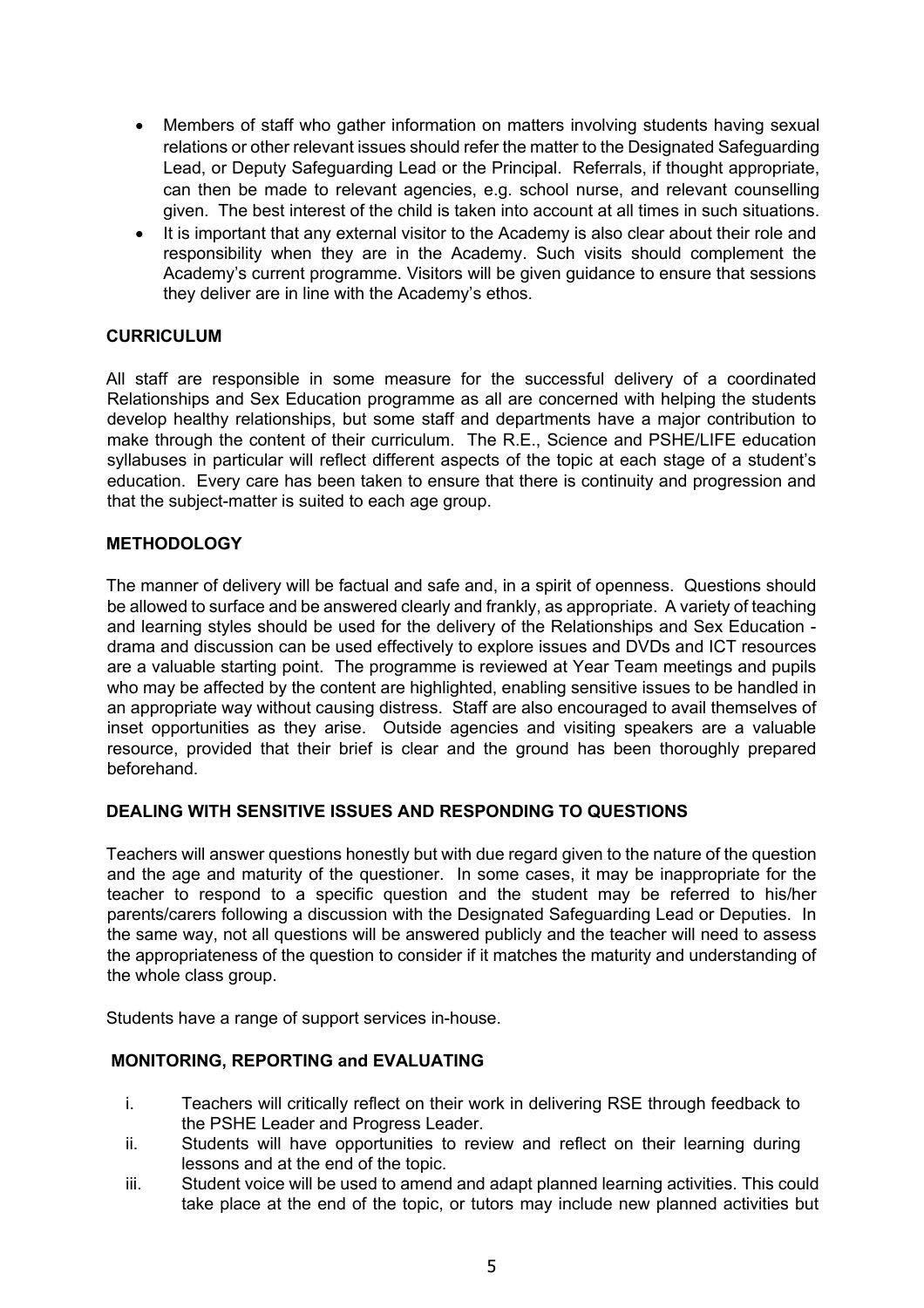must ensure that the Progress Leader has seen and approved any new resources to check that they are appropriate.

#### **CONCLUSION**

The context of all RSE at All Saints' Academy is the growth of the individual as a whole person, who lives in relationship with others. It follows church guidance and is modified as required in our rapidly changing world through a process of review and evaluation.

RSE is co-ordinated by the Pastoral Vice Principal with the Progress Leader for each year group. They are responsible for the overall planning, implementation and review of the programme across all year groups. They monitor the planning and delivery of content, provide appropriate resources, offer guidance and support in the delivery and assessment of RSE.

The Pastoral Vice Principal in line with other curriculum areas will endeavour to keep up-todate with materials and guidance for RSE. The Policy will be reviewed by the Governing Body every two years.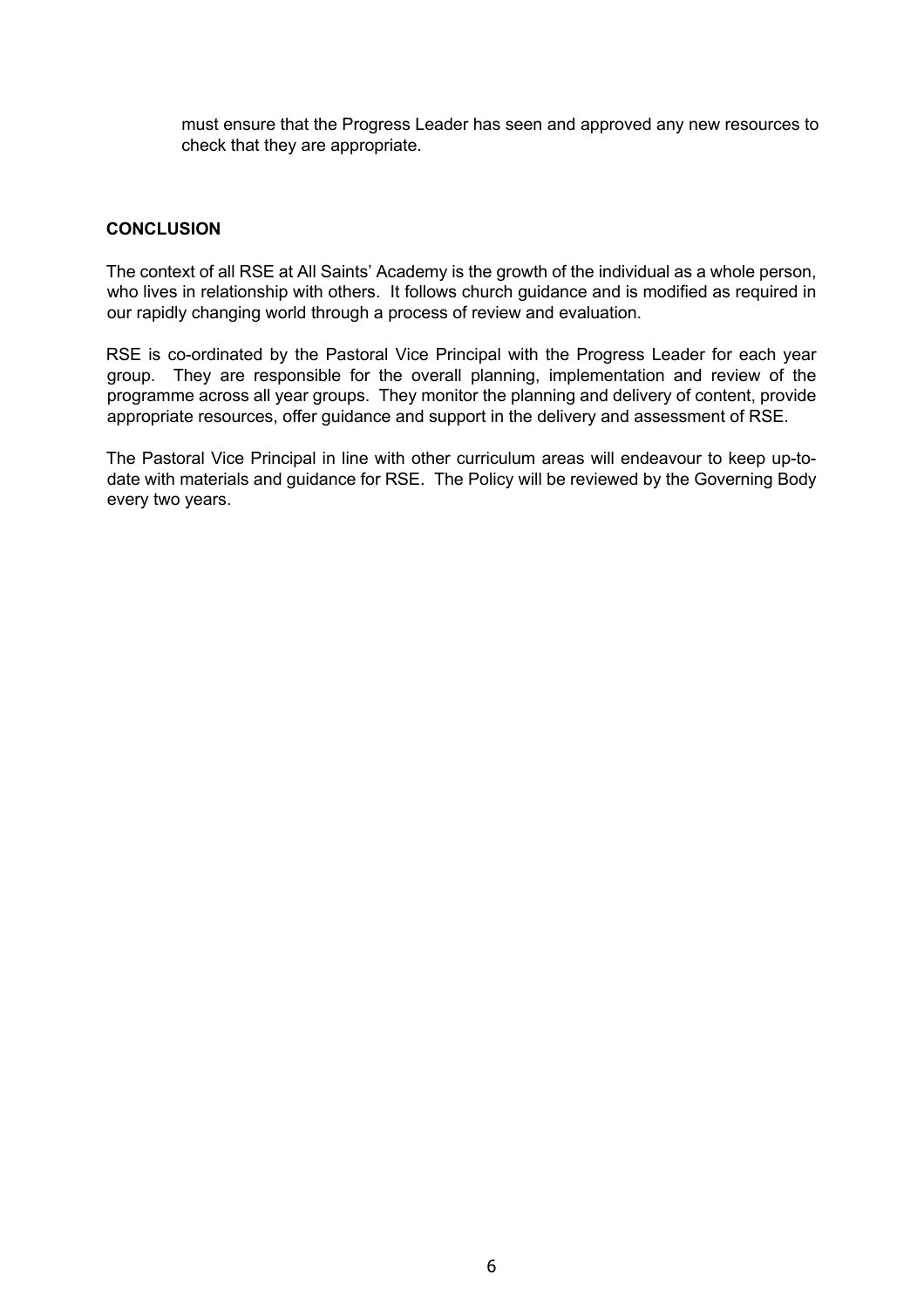#### **APPENDIX 1**

| <b>All Saints Academy Cheltenham</b><br><b>PSHRE and Citizenship School Overview</b> |                                                                                                                                                                                |                                                                                                                                                                                                                                  |                                                                                                                                                                                                                                            |                                                                                                                                                                                                                                         |                                                                                                                                                                                                                      |                                                                                                                                                                                                                       |
|--------------------------------------------------------------------------------------|--------------------------------------------------------------------------------------------------------------------------------------------------------------------------------|----------------------------------------------------------------------------------------------------------------------------------------------------------------------------------------------------------------------------------|--------------------------------------------------------------------------------------------------------------------------------------------------------------------------------------------------------------------------------------------|-----------------------------------------------------------------------------------------------------------------------------------------------------------------------------------------------------------------------------------------|----------------------------------------------------------------------------------------------------------------------------------------------------------------------------------------------------------------------|-----------------------------------------------------------------------------------------------------------------------------------------------------------------------------------------------------------------------|
| Academic Year 2019/2020                                                              |                                                                                                                                                                                |                                                                                                                                                                                                                                  |                                                                                                                                                                                                                                            |                                                                                                                                                                                                                                         |                                                                                                                                                                                                                      |                                                                                                                                                                                                                       |
|                                                                                      |                                                                                                                                                                                |                                                                                                                                                                                                                                  |                                                                                                                                                                                                                                            |                                                                                                                                                                                                                                         |                                                                                                                                                                                                                      |                                                                                                                                                                                                                       |
| <b>Year Group</b><br>and Theme                                                       | <u>Term 1</u><br><b>Respect</b>                                                                                                                                                | Term <sub>2</sub><br><b>Justice</b>                                                                                                                                                                                              | Term 3<br><b>Peace</b>                                                                                                                                                                                                                     | Term 4<br><b>Reconcile</b>                                                                                                                                                                                                              | <u>Term 5</u><br><u>Love</u>                                                                                                                                                                                         | Term 6<br><b>Service</b>                                                                                                                                                                                              |
|                                                                                      |                                                                                                                                                                                |                                                                                                                                                                                                                                  |                                                                                                                                                                                                                                            |                                                                                                                                                                                                                                         |                                                                                                                                                                                                                      |                                                                                                                                                                                                                       |
| Year 7:<br><b>Beginning</b><br>the journey                                           | The road<br>1.<br>ahead<br>2. Friendships<br>in change<br>3. My morality<br>4.<br>Keeping<br>organised<br>5.<br>Growth<br>mindset<br>6. Respecting<br>my body                  | 1.E-safety<br>2. Resilience<br>3. PREVENT /<br><b>BV</b><br>4.<br>Immunisations<br>and medicines<br>Using the<br>5.<br>right language<br>6.<br>Peer<br>pressure<br>7. Challenging<br>stereotypes<br>8.Christmas<br>thoughts      | 1. Study Skills<br>2. Dealing with<br>conflicts<br>with<br>friends<br>and<br>family<br>Anti-Social<br>3.<br>Media<br>4.<br>The<br>of<br>importance<br>exercise<br>5. Time to Talk<br>Day (MHA)<br><b>Types</b><br>of<br>6.<br>relationship | 1. Identifying<br>stressors<br>2.Combatting<br>stressors<br>3.<br><b>Nutrition</b><br>and Hydration<br>Week<br>4.<br>Dealing<br>with<br>an<br>emergency<br>5. Weapons<br>6.<br>Gang<br>culture                                          | 1. On Your<br>Feet<br><b>Britain</b><br>Campaign<br>(26/04)<br>2.<br>Kindness<br>to all<br>3.<br>Mental<br>Health<br>Awareness<br>Week<br>4. Revision -<br>the love of<br>learning<br>5. Changes in<br>your body     | 1. First Aid 1<br>2. First Aid 2<br>3. Service to<br>God<br>4. Service to<br>School<br>5.Service<br>to<br>the<br>community<br>6. Service to<br>you<br>7.<br>Your<br>journey review                                    |
| Year 8:<br>Who am I?                                                                 | The road<br>1.<br>ahead<br>2.<br>Keeping<br>organised<br>3.Growth<br>Mindset<br>4. Respecting<br>my body<br>5. Virtues:<br>Responsibility<br>6.<br>Virtues:<br>Loyalty         | Virtues:<br>1.<br>Integrity<br>2. Resilience<br>3. PREVENT /<br><b>BV</b><br>4. Changes in<br>your body<br>5.<br>Virtues:<br>moral courage<br>6.<br>Risky<br>situations<br>7.<br>Peer<br>pressure<br>8.<br>Christmas<br>thoughts | Gender<br>1.<br>equality<br>2. Body Image<br>3.<br>Anti-Social<br>Media<br>4. Bullying or<br>banter?<br>5. Time to Talk<br>Day (MHA)<br>6.<br>Virtues:<br>Honesty                                                                          | 1.<br>Eating<br>Disorder<br>Awareness<br>Week<br>2.Virtues:<br>Solidarity<br>3.<br><b>Nutrition</b><br>and Hydration<br>Week<br>Virtues:<br>4.<br>Forgiveness<br>5.<br>Virtues:<br>Tolerance<br>6.<br>Virtues:<br>Sense<br>of<br>humour | 1. On Your<br>Feet<br>Britain<br>Campaign<br>(26/04)<br>2.<br>Virtues:<br>Worthiness<br>3.<br>Mental<br>Health<br>Awareness<br>Week<br>4. Changes in<br>your body<br>5.<br>Virtues:<br>Curiosity<br>οf<br>Attraction | Virtues:<br>1.<br>Generosity<br>2.<br><b>Drugs</b><br>in<br>society<br>3. Service to<br>God<br>4. Service to<br>School<br>5.Service<br>to<br>the<br>community<br>6. Service to<br>you<br>7.<br>Your<br>journey review |
| Year 9:<br>What I can do<br>for this world                                           | 1. The road<br>ahead<br>2.<br>International<br>of<br>day<br>democracy<br>(15/09)<br>3. What do I<br>deserve?<br>4.<br>Party<br>Poopers<br>5. Alternative<br>Opinions<br>6. FGM | 1. Social Media<br>Laws<br>2. Resilience<br>3. PREVENT /<br>BV<br>4. Really? 1<br>5. Really? 2<br>6. Really? 3<br>7. Really? 4<br>8.<br>Christmas<br>thoughts                                                                    | 1. Your body,<br>your choice<br>2. Body Image<br>3.<br>Anti-Social<br>Media<br>4. Bullying or<br>banter?<br>5. Time to Talk<br>Day (MHA)<br>Risky<br>6.<br>situations                                                                      | 1.<br>Eating<br>Disorder<br>Awareness<br>Week<br>2. Weapons<br>and gangs<br>Nutrition<br>3.<br>and Hydration<br>Week<br>4. First Aid 1<br>5. First Aid 2<br>World<br>6.<br>conflicts                                                    | 1. On Your<br>Feet Britain<br>Campaign<br>(26/04)<br>2.<br>Expectations<br>of<br>a<br>relationship -<br>consent<br>Mental<br>3.<br>Health<br>Awareness<br>Week<br>Sexual<br>4.<br>media<br>5. Abuse                  | Money<br>1.<br>Matters<br>2. Professional<br>profiles<br>3. Service to<br>God<br>4. Service to<br>School<br>5.Service<br>to<br>the<br>community<br>6. Service to<br>you<br>7.<br>Your<br>journey review               |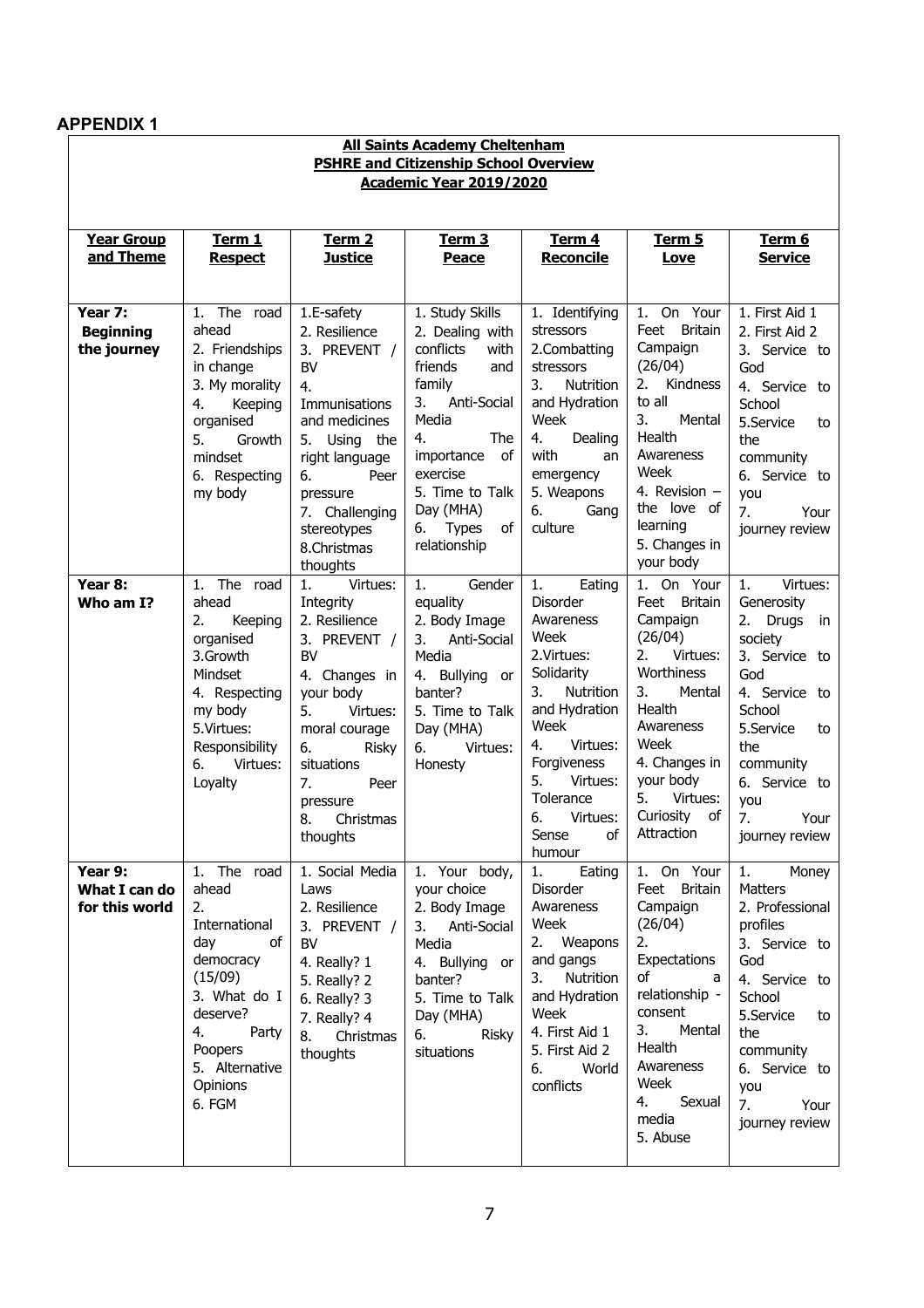| <b>Year 10:</b><br><b>Looking</b><br>for<br><b>Opportunities</b> | 1. The road<br>ahead<br>2.<br>The<br>of<br>benefits<br>extra-<br>curricular<br>3. Self-respect<br>(e-safety)<br>4. Professional<br>profiles<br>5. Study skills<br>respecting<br>learning<br>the<br>process<br>6.<br>Gang<br>behaviour                                      | Drug<br>1.<br>offences<br>2. Resilience<br>3. PREVENT /<br><b>BV</b><br>4. Really? 1<br>5. Really? 2<br>6. Really? 3<br>7. Really? 4<br>Christmas<br>8.<br>thoughts                                                                                                                                    | 1. Keeping a<br>clear<br>head<br>(drugs/alcohol)<br>2. Where are<br>you going?<br>Anti-Social<br>3.<br>Media<br>4. Bullying or<br>banter?<br>5. Time to Talk<br>Day (MHA)<br>Smoking<br>6.<br>behaviour     | The<br>1.<br>of<br>freedom<br>failure<br>2.<br>The<br>consequence<br>of choice<br>3.<br><b>Nutrition</b><br>and Hydration<br>Week<br>4. First Aid 1<br>5. First Aid 2<br>6. Equality                          | 1. Unhealthy<br>Relationships<br>2.<br>Healthy<br>Relationships<br>3.<br>Mental<br>Health<br>Awareness<br>Week<br>Blended<br>4.<br>families<br>5. A career<br>you love                                                     | Work<br>1.<br>experience<br>2.<br>Apprenticeship<br>options<br>3.<br>Study<br>options<br>4. Workplace<br>ethics<br>5.<br>Prejudice<br>and<br>discrimination<br>Summer<br>6.<br>enhancements<br>(NCS, etc.)<br>7.<br>Your<br>journey review         |
|------------------------------------------------------------------|----------------------------------------------------------------------------------------------------------------------------------------------------------------------------------------------------------------------------------------------------------------------------|--------------------------------------------------------------------------------------------------------------------------------------------------------------------------------------------------------------------------------------------------------------------------------------------------------|-------------------------------------------------------------------------------------------------------------------------------------------------------------------------------------------------------------|---------------------------------------------------------------------------------------------------------------------------------------------------------------------------------------------------------------|----------------------------------------------------------------------------------------------------------------------------------------------------------------------------------------------------------------------------|----------------------------------------------------------------------------------------------------------------------------------------------------------------------------------------------------------------------------------------------------|
| <b>Year 11:</b><br>Going<br>for<br>Gold                          | The road<br>1.<br>ahead<br>2. Planning for<br><b>SUCCESS</b><br>3.<br>National<br>fitness<br>day<br>(26/09)<br>4. Self-respect<br>(e-safety)<br>5. Study skills<br>respecting<br>learning<br>the<br>process<br>6. Respecting<br>your body -<br>tattoos<br>and<br>piercings | Sweet<br>1.<br>$Sixteen - rights$<br>and<br>responsibilities<br>2. Resilience<br>3. PREVENT /<br>BV<br>Political<br>4.<br>Standings $-$ the<br>2022 voters!<br>5. Getting what<br>you deserve -<br>the GCSE game<br>Gender<br>6.<br>equality<br>Victim<br>7.<br>blaming<br>8.<br>Christmas<br>thoughts | Keeping<br>1.<br>a<br>clear<br>head<br>(drugs/alcohol)<br>2. On your side!<br>3. Gender and<br>sexuality $-$ the<br>language!<br>4. Feminism<br>5. Time to Talk<br>Day (MHA)<br>6. The work-life<br>balance | Exam<br>1.<br>Heaven<br>2.<br>Mindfulness<br>3.<br>Nutrition<br>and Hydration<br>Week<br>4. Identifying<br>and<br>combatting<br>stressors<br>5.<br>Being<br>- a<br>good listener<br>6. Suicide and<br>support | 1.<br>Relationships<br>and sex<br>2. Protection<br>from<br>infection<br>3.<br>Mental<br>Health<br>Awareness<br>Week<br>4. Love of self<br>5. Love of<br>school                                                             | $\overline{2}$<br>3.<br>$\overline{4}$<br>5.<br>6.<br>$\overline{7}$                                                                                                                                                                               |
| <b>Year 12:</b><br><b>Purpose</b>                                | The road<br>1.<br>ahead<br>2.<br>Vision<br>(VESPA)<br>3.<br>Public<br>$-$ e-<br>image<br>safety<br>4. Body image<br>- respecting<br>yourself<br>and<br>others<br>5.<br>Time<br>management<br>6.<br>Money<br>Management                                                     | 1.Effort<br>(VESPA)<br>2. Resilience<br>3. PREVENT /<br><b>BV</b><br>4.<br>Gender<br>equality<br>5.<br>Driving<br>safety<br>6. Employment<br>Law<br>7. The right to<br>education<br>Christmas<br>8.<br>thoughts                                                                                        | 1. First Aid 1<br>2. First Aid 2<br>3. CV's<br>4.<br>$\bf{I}$<br>am<br>offended!<br>5. Time to Talk<br>Day (MHA)<br>6.<br>Systems<br>(VESPA)                                                                | 1.<br>Practice<br>(VESPA)<br>2.<br>Exam<br>Stress relief<br>3.<br>Nutrition<br>and Hydration<br>Week<br>4.<br>Mindfulness<br>5.<br>Peer<br>Pressure<br>6. A world in<br>pieces?                               | 1. Charity<br>2.<br>Volunteering<br>ideas<br>3.<br>Mental<br>Health<br>Awareness<br>Week<br>4.<br>Relationships<br>and Sex<br>5.<br>Your<br>dreams<br>$\prime$<br>goals<br>$\overline{\phantom{0}}$<br>Attitude<br>(VESPA) | 1.<br>Work<br>experience<br>2.<br>Apprenticeship<br>options<br>Study<br>3.<br>options<br>4.<br>Standing<br>out<br>in<br>applications<br>5.<br>Interview<br>technique<br>6.<br>An<br>introduction to<br><b>UCAS</b><br>7.<br>Your<br>journey review |
| <b>Year 13:</b><br><b>Preparation</b>                            | 1. The road<br>ahead<br>Academic<br>2.<br>freedom<br>3.<br>Destinations                                                                                                                                                                                                    | 1.Nightclub<br>nightmares<br>2. Resilience<br>3. PREVENT /<br><b>BV</b><br>4. Professional<br>profiles                                                                                                                                                                                                 | 1. Independent<br>living skills 1<br>2. Independent<br>living skills 2<br>Interview<br>3.<br>Technique<br>4. Shared Living                                                                                  | 1.<br>Eating<br>Disorder<br>Awareness<br>Week<br>2.<br>Mindfulness                                                                                                                                            | $\mathbf{1}$ .<br>Relationships<br>and sex<br>2. Ask a tutor<br>3.<br>Mental<br>Health                                                                                                                                     | $\mathbf{1}_{\mathbf{1}}$<br>2.<br>3.<br>$\mathbf{4}$<br>5.<br>6.                                                                                                                                                                                  |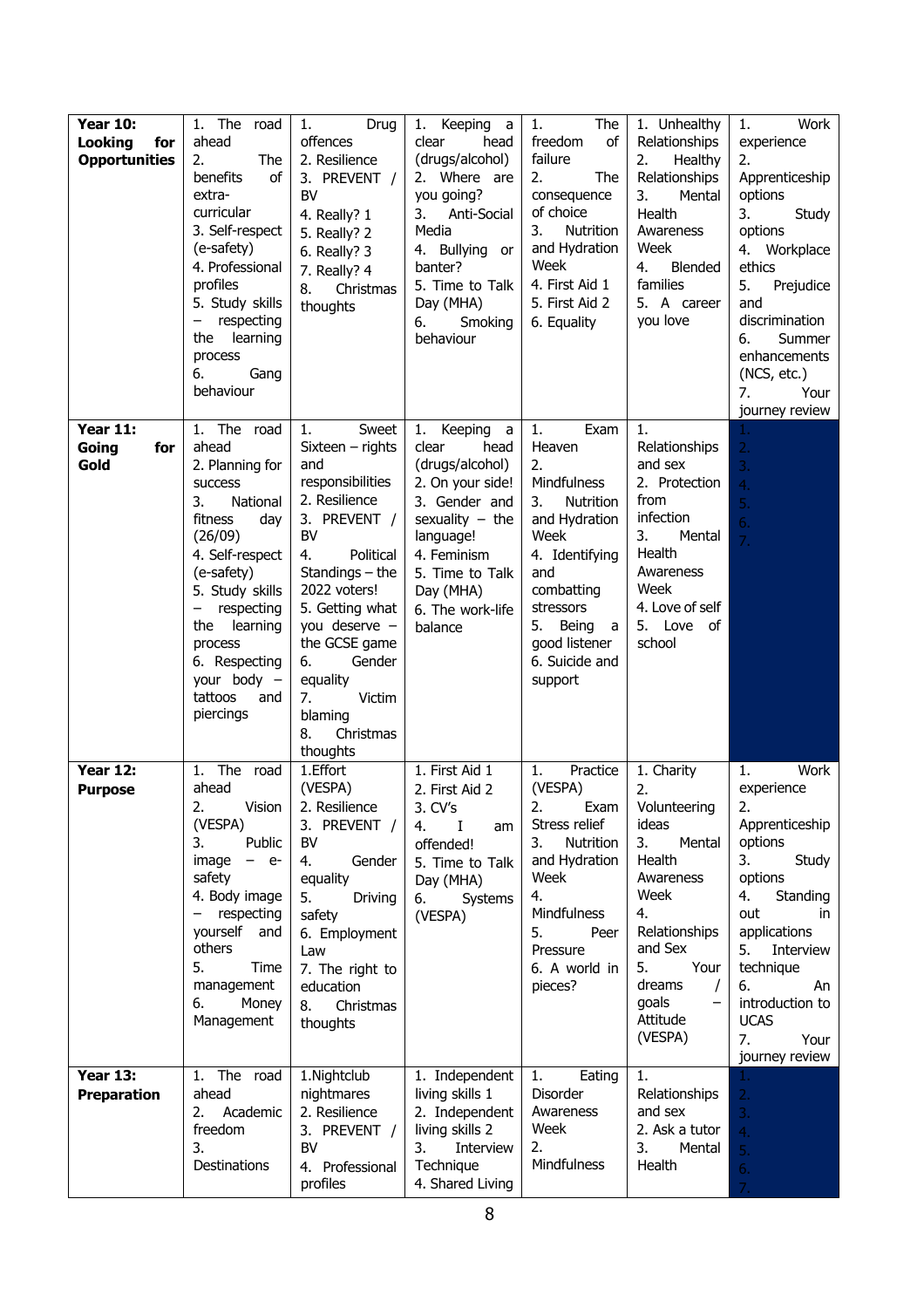| 4. $UCAS - the$                                | 5. The power of | 5. Time to Talk | <b>Nutrition</b><br>3. | Awareness            |  |
|------------------------------------------------|-----------------|-----------------|------------------------|----------------------|--|
| process                                        | adulthood       | Day (MHA)       | and Hydration          | Week                 |  |
| <b>UCAS</b><br>5.<br>$\overline{\phantom{m}}$  | 6. GDPR<br>and  | 6. Loneliness   | Week                   | Exam<br>4.           |  |
| personal                                       | you             |                 | 4. A peaceful          | <b>Stress Relief</b> |  |
| statements                                     | Illegal         |                 | budget                 | Revision<br>5.       |  |
| <b>UCAS</b><br>-6.<br>$\overline{\phantom{m}}$ | behaviour       |                 | 5. A world in          | skills               |  |
| personal                                       | Christmas<br>8. |                 | pieces?                |                      |  |
| statements                                     | thoughts        |                 | Dealing<br>6.          |                      |  |
|                                                |                 |                 | with conflict          |                      |  |